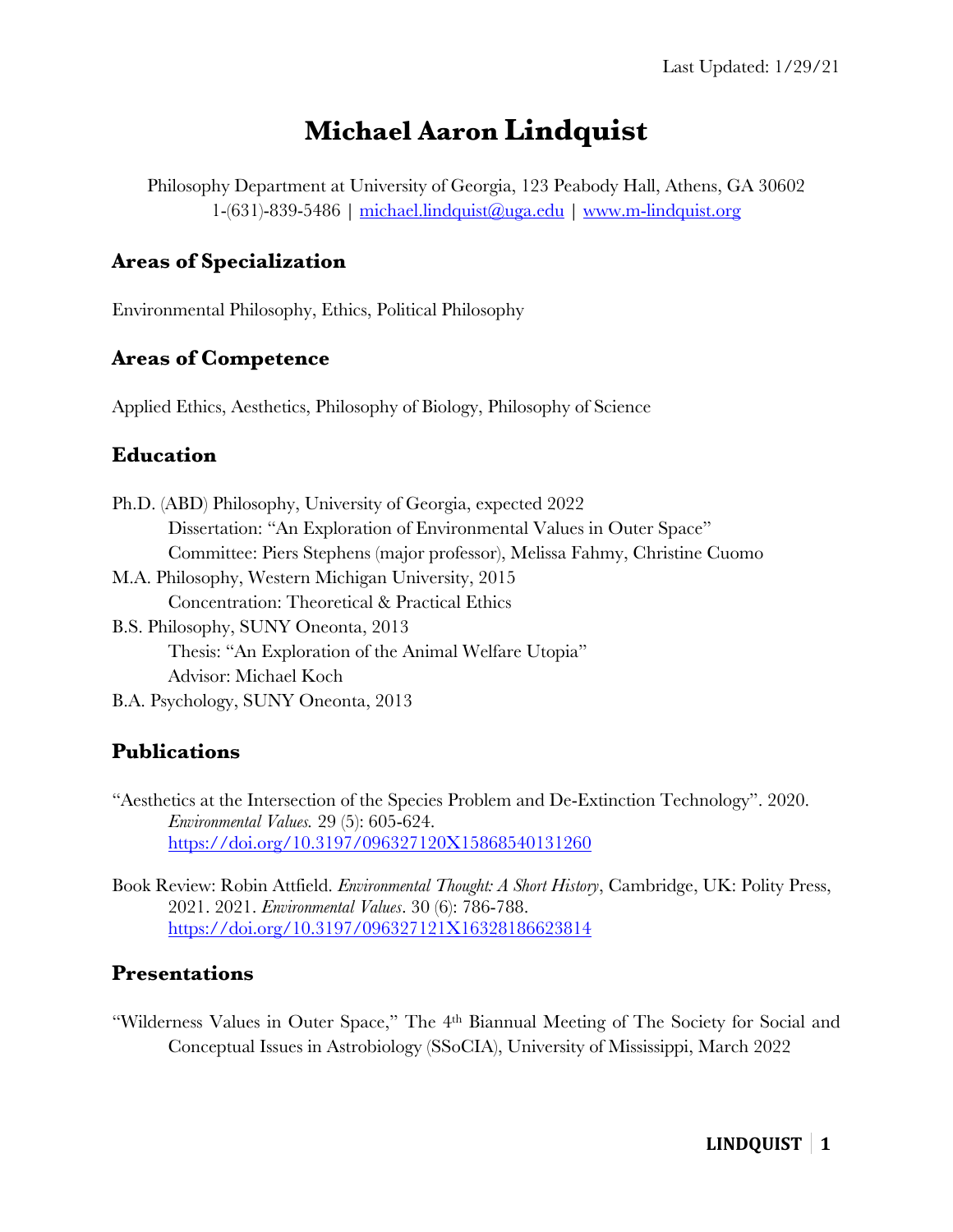- "Wilderness Values in Outer Space," Workshop on Philosophies of Nature, Technology and Artificial Intelligence, Invited Speaker, University of Georgia, December 2021
- Commentary on "Country Music as Dual Character Concept," given by Evan Malone at the American Society for Aesthetics Southern Aesthetics Workshop, Auburn University, October 2021
- "Astroethics & the Non-Fungibility Thesis," The International Society for Environmental Ethics (ISEE) Online Conference 2021, June 30-July 3 2021
- "Aesthetics, Olfaction, & Environment," The Philosophy of Smell Workshop, online, April 26- May 5 2021
- "Wilderness Values in Outer Space," The International Association for Environmental Philosophy Twenty-Fourth Annual Meeting, online, October 2020
- "Aesthetics, Olfaction, & Environment," The 44th Annual Midsouth Philosophy Conference, Rhodes College, March 2020 (Conference canceled due to COVID-19)
- "Against Schwartz and the Moral Permissibility of Terraforming," Eastern Division Meeting of the American Philosophical Association, Symposium, New York City, January 2019
- "Eco-'terrorism' Examined: Moral & Legal Implications," The Center for Inquiry (CFI) Long Island, Plainview-Old Bethpage Public Library, March 2016 (Invited Speaker)
- "Environmental Goods and Health Goods: Ethical Issues of Fair Distribution," 8th International Conference on Ethics in Biology, Engineering & Medicine, SUNY Downstate Medical Center, April 2015
- "Martin Luther King Jr.: Dimensions of Sustainability," Social Justice and the Emerging New Age: A 21st Century Look at Martin Luther King's WMU Speech, Western Michigan University, January 2015
- Commentary on "Teaching Practical Ethics?: A Reply to Englehardt and Pritchard," given by Kenneth Crocker at the 8<sup>th</sup> Annual Western Michigan Graduate Philosophy Conference, Western Michigan University, December 2014
- "An Examination of the Rights of Nature," presentation given at the 9<sup>th</sup> International Conference on Applied Ethics: 'Security, Sustainability and Human Flourishing', Hokkaido University, November 2014

# **LINDQUIST 2**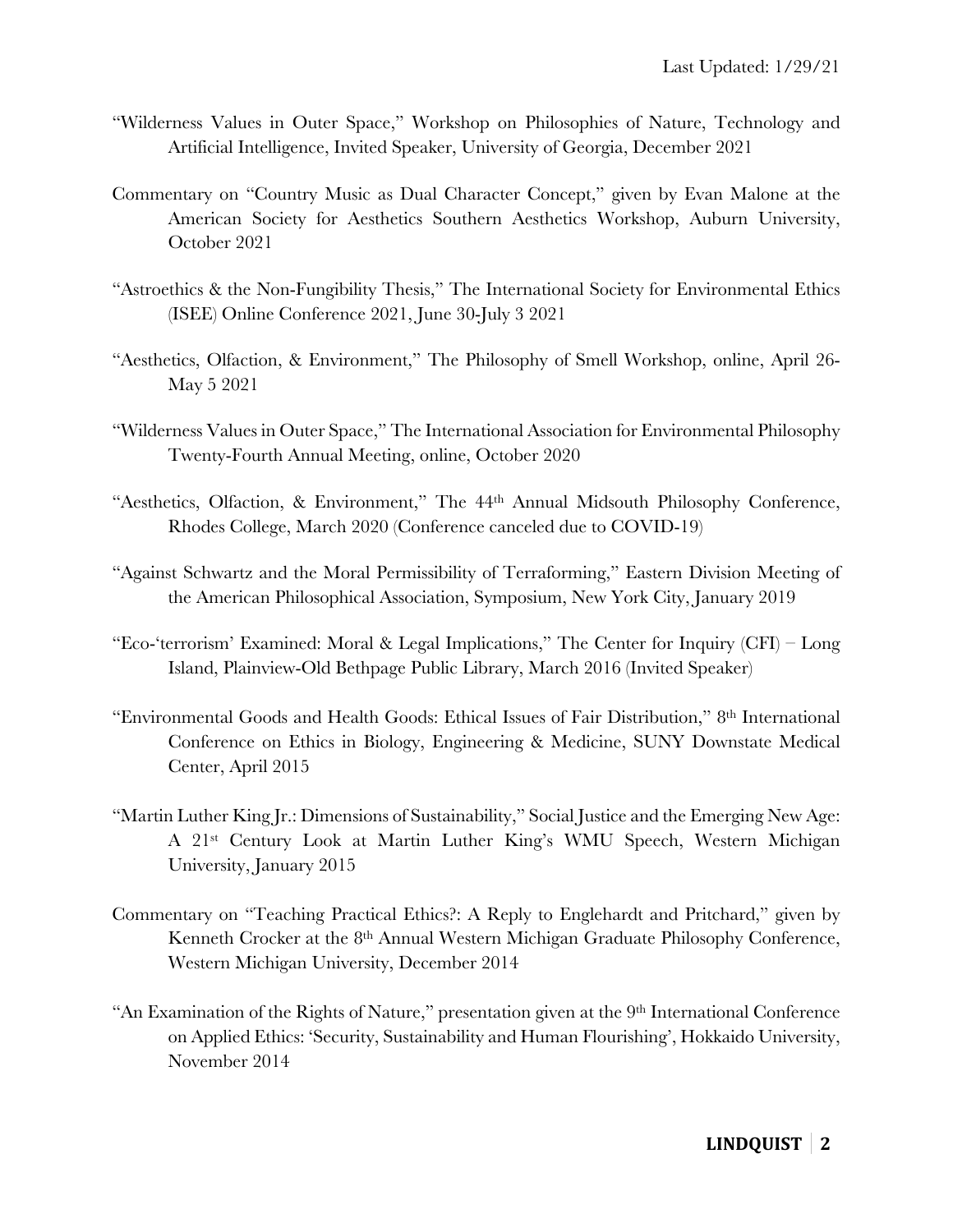# **Teaching Experience**

University of Georgia (Teaching Assistantship Fall 2016-Present)

Instructor of Record

PHIL 3900S: *Philosophy for Children*, Spring 2021 (Spring 2022)

- $\triangleright$  Service-Learning course
- Ø Hired as a Service-Learning Course Developer in Summer 2020 to design the course, submit it for approval, and develop relationships with community partners
- $\triangleright$  Worked with a community partner, Grow It Know It, to develop philosophy programming with my course to be enacted alongside their programs on food education at local community centers hosting after school programming for local schoolchildren

PHIL 2010: *Introduction to Philosophy*, Spring 2020

Ø 99 students enrolled. Supervised a graduate TA

PHIL 2020: *Logic & Critical Thinking*, Fall 2019

 $\triangleright$  100 students enrolled. Supervised a graduate TA

PHIL 2020e: *Logic & Critical Thinking* (online course), Summer 2019

PHIL 2020: *Logic & Critical Thinking*, Spring 2018, Spring 2019, Fall 2019

PHIL 2030: *Introduction to Ethics*, Fall 2017, Summer 2018, Fall 2018, Fall 2020

Teaching Assistant

PHIL 2010: *Introduction to Philosophy*, Fall 2016, Spring 2017

Graduate Mentor

UNIV 1201S: *Learning for Success at the University*, Summer 2020 (Freshman College Summer Experience), 2021 (Thrive at Georgia)

- $\triangleright$  Service-Learning for 2020 Worked with a community partner, Books for Keeps, that distributes books to children for free. Due to the COVID-19 pandemic, we recorded readings of children's books to be hosted on YouTube as a story time for kids
- $\triangleright$  Service-Learning for 2021 Worked with the Oconee County School District to help get six of the primary and elementary schools ready to welcome students back to class in the Fall. We painted, power washed, readied classrooms, changed ceiling tiles, made nature trails, etc.

Western Michigan University (Teaching Assistantship Fall 2013-Spring 2015) Instructor of Record PHIL 3140: *Philosophy and Public Affairs: Environmental Ethics*, Fall 2014, Spring 2015 PHIL 2010: *Introduction to Ethics* (Hybrid Course), Summer 2014

Facilitator, *Responsible Conduct of Research – Research Ethics* (Online), Fall 2015-Spring 2017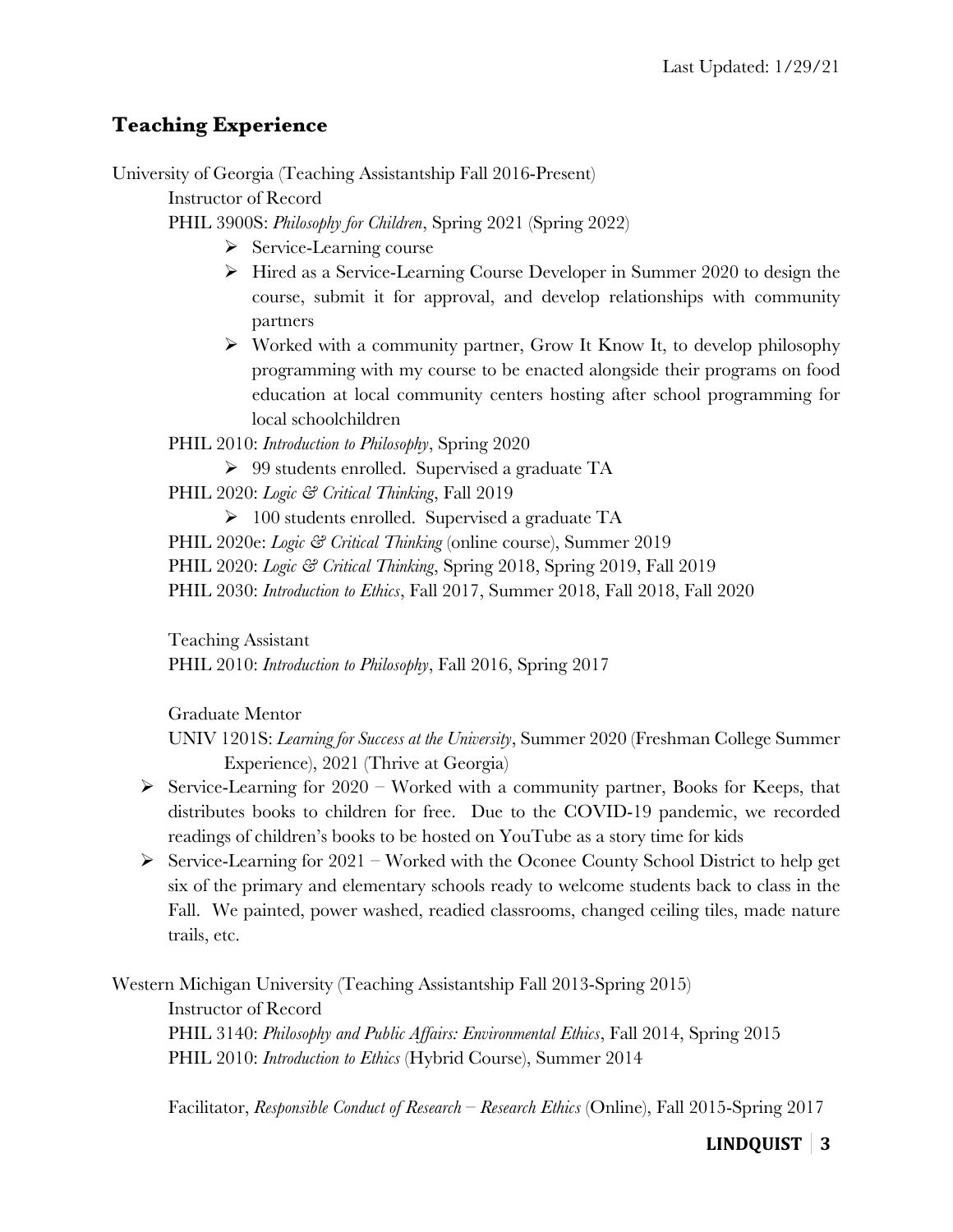$\triangleright$  Responsible for managing a 1000+ student online research ethics module required for all incoming graduate students at WMU to align with national expectations while maintaining professional communications with various university departments

Grader

PHIL 2200: *Critical Thinking* (Online), Summer 2015, Spring 2016 PHIL 3160: *Ethics in Engineering and Technology*, Spring 2014

Teaching Assistant PHIL 2010: *Introduction to Ethics*, Fall 2013

#### SUNY Oneonta

Teaching Assistant PHIL 101: *Introduction to Philosophy*, Spring 2013 PSYC 260: *Introduction to Social Psychology*, Spring 2012

#### Non-Academic Teaching Experience

Head Naturalist, The Audubon Society at Greenwich, Connecticut, Summer 2016 Summer Educational Intern, Sweetbriar Nature Center, Smithtown, New York, Summer 2010

Courses I am Prepared to Teach

Introduction to Philosophy Introduction to Ethics Logic & Critical Thinking Political Philosophy Aesthetics Environmental Philosophy Philosophy for Children Philosophy and Technology Philosophy and Science Fiction Philosophy of Science

### **Grants, Awards, & Honors**

Excellence in Teaching Award (nominated), University of Georgia, 2021 Outstanding Teaching Assistant Award, University of Georgia, 2020 Departmental Travel Assistance, The Second Annual Seminar in Transnational European Studies, Berlin, Germany, University of Georgia, June 2-9, 2019 (\$969) Fellowship, The Second Annual Seminar in Transnational European Studies, Berlin, Germany, University of Georgia, June 2-9, 2019 (\$1,200 travel stipend+)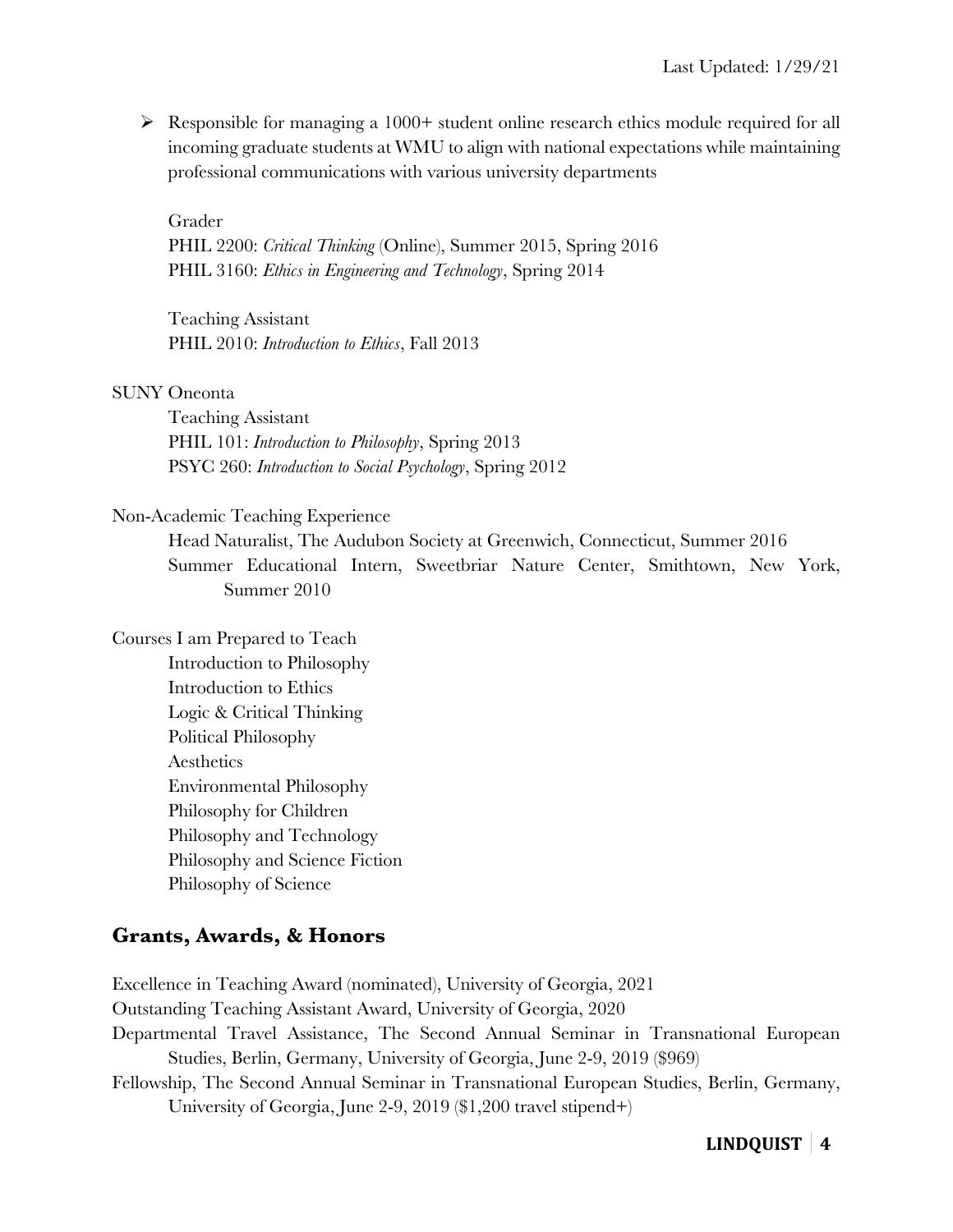- Graduate Student Travel Stipend, Eastern Division Meeting of the American Philosophical Association (APA) 2019 (\$300)
- Graduate Student Travel Grant, Graduate College at the University of Georgia, Eastern Division Meeting of the American Philosophical Association (APA) 2019 (\$1,475)
- Graduate Student Travel Grant, Western Michigan University Graduate College & Graduate Student Association, 9<sup>th</sup> International Conference on Applied Ethics: 'Security, Sustainability and Human Flourishing' 2014 (\$1,300)
- Travel Subsidy, Hokkaido University, 9<sup>th</sup> International Conference on Applied Ethics: 'Security, Sustainability and Human Flourishing' 2014 (\$200)
- Leadership, Education, and Development (LEAD) Platinum Level, May 2013
- 500+ Hours Community Service Award, SUNY Oneonta Center for Social Responsibility and Community (CSRC), May 2013

Student Travel for Excellence Program (STEP) Grant, February 2012, February 2013 (\$50/year)

Student Sustainability Project Grant, "Every Day is Earth Day" campaign, January 2013 (\$1,000)

- Student Grant for Research and Creative Activity, "An Examination of the Knobe Effect Across Different Demographics," November 2011 (\$620)
- Ashok Kumar Malhotra SEVA Award for Compassionate Service Community Service Scholarship, 2012-2013 school year (\$1,300)

# **Professional Development**

University of Georgia Certificate in Diversity and Inclusion (CDI), 2021

Ø Workshops Included: Countering Unconscious Bias, Diversity at UGA: Beyond the Numbers, It's Really NOT All in Your Head: Understanding Mental Health Disabilities, Emotional Intelligence and Diversity, UGA's Non-Discrimination Anti-Harassment Policy and the USG Sexual Misconduct Policy, Global Dawgs (on the international student experience)

Graduate Assistant with the University of Georgia Office of Service-Learning, Fall 2021

 $\triangleright$  Assisted on a project in addressing food insecurity largely caused by racialized poverty in Athens-Clarke County by coordinating a public database of food distribution projects/centers (community partners) and their details, such as location, time, requirements, availability of certain food goods, etc. Involved training and practice in reaching out to the local community around UGA, engaging in public outreach, and coordinating with the community as a university representative

Fellowship, Future Faculty Fellows Program, University of Georgia, Fall 2020 Intensive Cohort

# **Research Experience**

Researcher, Ethics Consultant regarding Google Algorithms and Penalties for Search Engine Rescue, 2015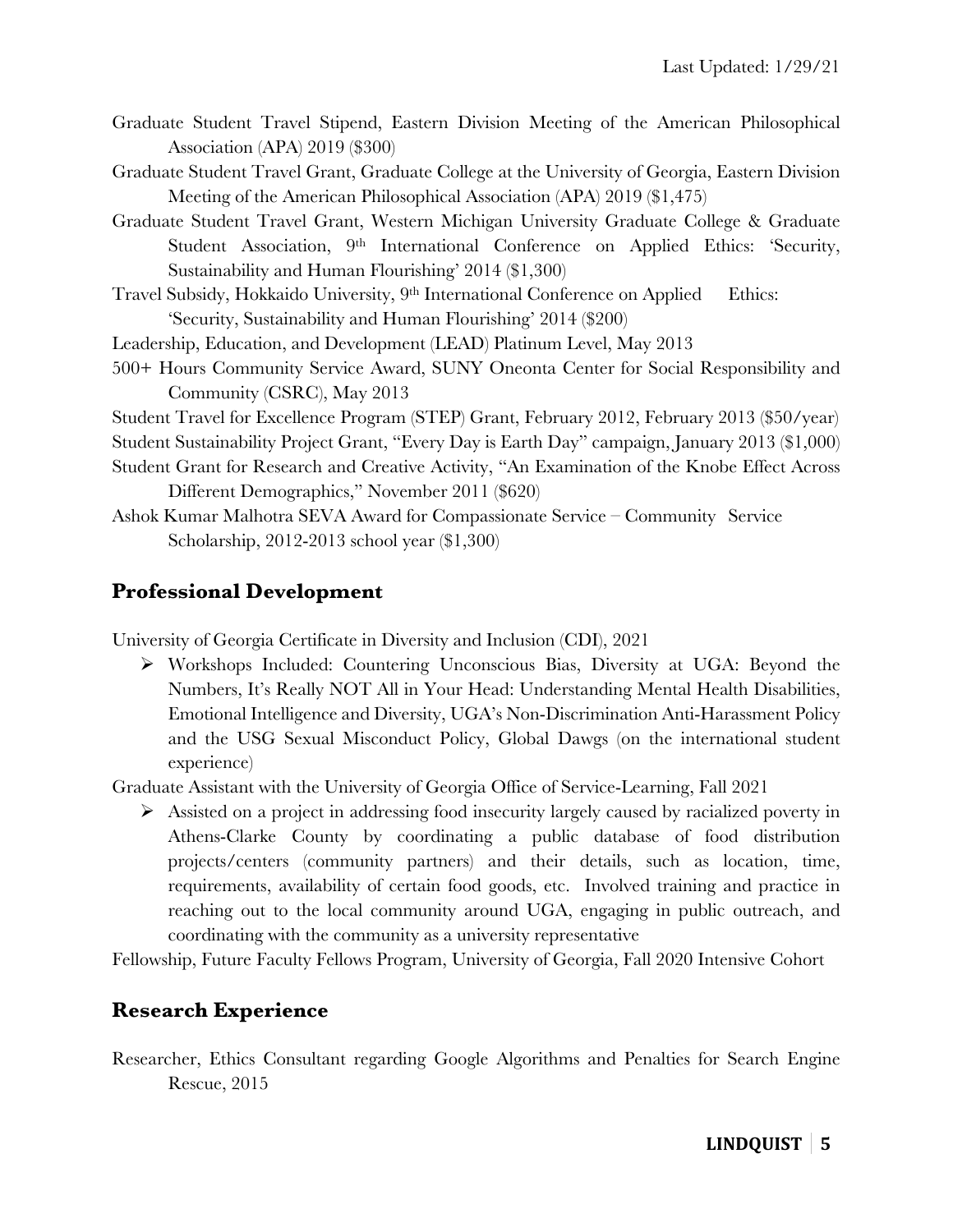Ø Contracted by UK Search Engine Optimization (SEO) company Search Engine Rescue to provide an ethical analysis of Google's punitive algorithms. Co-authored with Dustin VanPelt. Project managed by Fritz Allhoff.

Researcher, Conservation Easements Project, 2015

Ø Assisted Fritz Allhoff with compiling language from conservation easement contract provisions for dams, mining & extracting, wind & solar power, and radio & cell towers for the purposes of updating the conservation easement template of the Southwest Michigan Land Conservancy

#### Researcher, "An Examination of the Knobe Effect Across Different Demographics," 2011-2012

 $\triangleright$  Received a \$620 research grant to perform a replication study of Joshua Knobe's original study of the side-effect effect with a focus on gathering more demographic data. Managed a team of undergraduate researchers that assisted with data collection. Project advised by Michael J. Brown and Chris Keegan.

### **Journal Refereeing**

Journal, *Environmental Values*, 2020, 2021 Journal, *Ethics in Biology Engineering, and Medicine* (EBEM), 2015 Journal, *The Hilltop Review*, 2014 Journal, *Teaching Ethics*, 2014

#### **Service**

- Graduate Student Moderator, Philosophy Graduate Student Association (PGSA) at The University of Georgia, Fall 2021-Present
- "Effective Online Course Design" presentation to the Philosophy Graduate Student Association (PGSA) at The University of Georgia, Fall 2020
- *The Seventh Seal*, Movie discussion presenter and moderator for the Philosophy Graduate Student Association (PGSA) at The University of Georgia, Spring 2020
- Secretary, Philosophy Graduate Student Association (PGSA) at The University of Georgia, Fall 2019-Present
- President, Philosophy Graduate Student Association (PGSA) at The University of Georgia, Fall 2017-Spring 2019
	- $\triangleright$  As president, we successfully proposed the creation of online versions of Introduction to Philosophy, Introduction to Ethics, Logic & Critical Thinking, and Symbolic Logic for summer instruction. The offering of these courses would increase enrollment, and thereby future summer funding, and thus the department could employ more graduate students as instructors for the summer
- Vice President, Philosophy Graduate Student Association (PGSA) at The University of Georgia, 2016-2017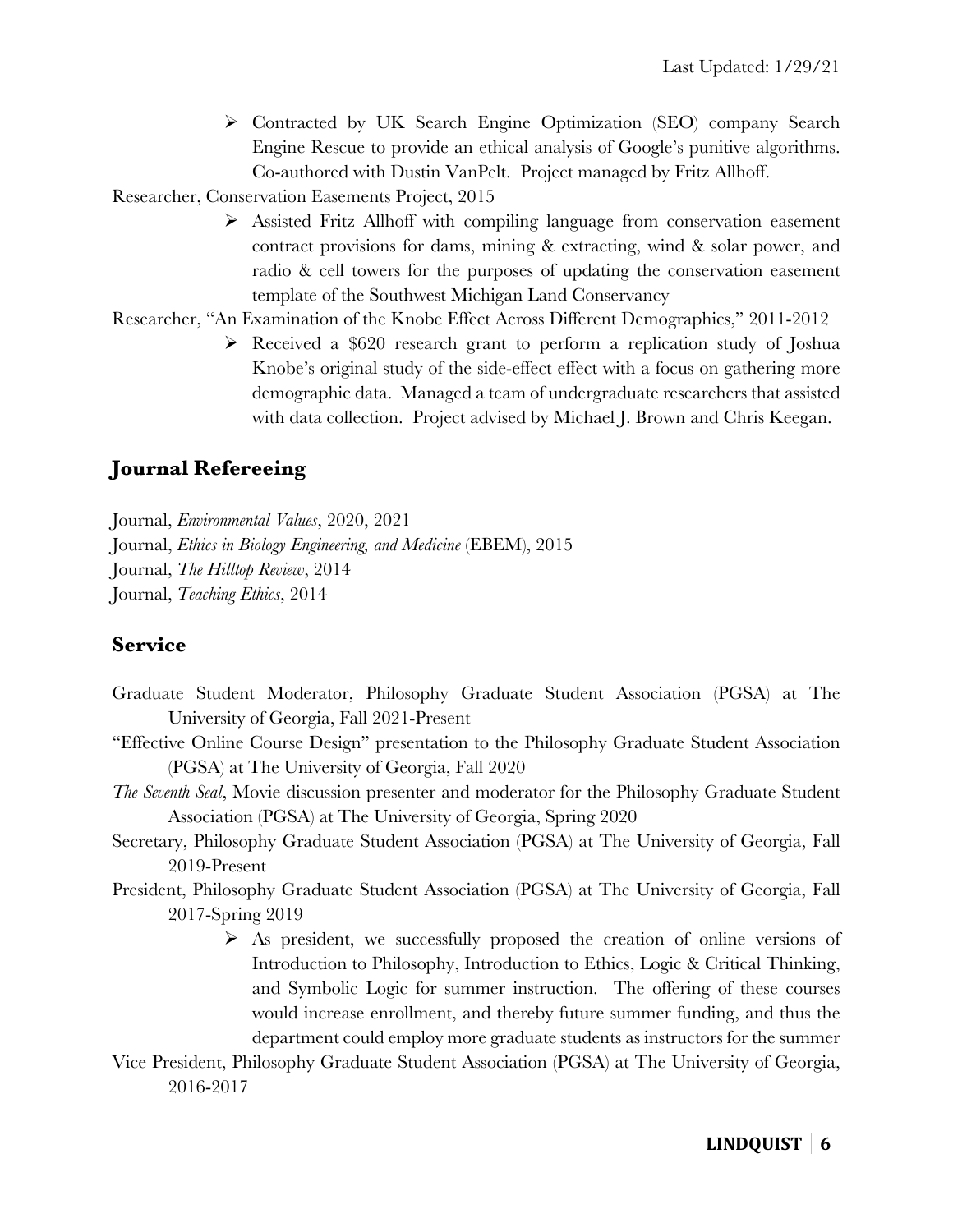- "Endangered Species and What You Can Do" Invited Speaker at Commack Middle School for The Earth Protectors and Nature Explorer's Club, 2016
- Graduate College Ambassador for the College of Arts and Science (Humanities) and the College of Fine Arts for the Western Graduate Student Association, Western Michigan University, 2014-2015
- Graduate Representative, Faculty Senate Research Policies Council, Western Michigan University, 2014-2015
- Graduate Representative, Research and Creative Activities Day ad hoc Committee, Western Michigan University, 2014-2015
- Grant Submission Judge, 2014 Leadership & Involvement Conference, Kalamazoo, MI, Summer 2014
- Graduate Student Panel, 2014 Leadership & Involvement Conference, Kalamazoo, MI, Summer 2014
- Chief Financial Officer, Graduate Student Association of Philosophers, Western Michigan University, 2014-2015
- Chief Financial Officer, Graduate Students for Peace, Western Michigan University, 2013-2014
- Philosophy Department Steward, Teaching Assistants Union (TAU), Western Michigan University, 2013-2015
- Co-Host, "The Philosopher's Mineral," Philosophy talk radio show, WONY 90.9FM, SUNY Oneonta, 2012-2013
- Co-Chair & Discussant Chair, Conference Committee, 18th Annual Undergraduate Philosophy Conference at SUNY Oneonta, SUNY Oneonta, 2013
- Student Representative, President's Advisory Council on Sustainability, SUNY Oneonta 2011- 2013
- Student Representative, SUNY Oneonta Sustainability Coordinator Hiring Committee, SUNY Oneonta, Summer 2012
- Co-Founder/Chair, Student Sustainability Committee, SUNY Oneonta, 2011-2013
- Ashok Kumar Malhotra SEVA Award for Compassionate Service Philosophy Community Service Scholarship, 2012-2013 school year (\$1,300)

### **Graduate Courses Taken**

University of Georgia

- PHIL 8210: Seminar in Political Philosophy (Piers Stephens)
- PHIL 8310: Seminar in Philosophy of Mind (Beth Preston)

PHIL 6510: Deductive Systems (Yuri Balashov)

PHIL 8200: Seminar in Ethics (Melissa Seymour Fahmy)

PHIL 6220: Environmental Ethics (Piers Stephens)

PHIL 8800: Readings in Philosophy: Philosophy of Natural Science (Scott Kleiner)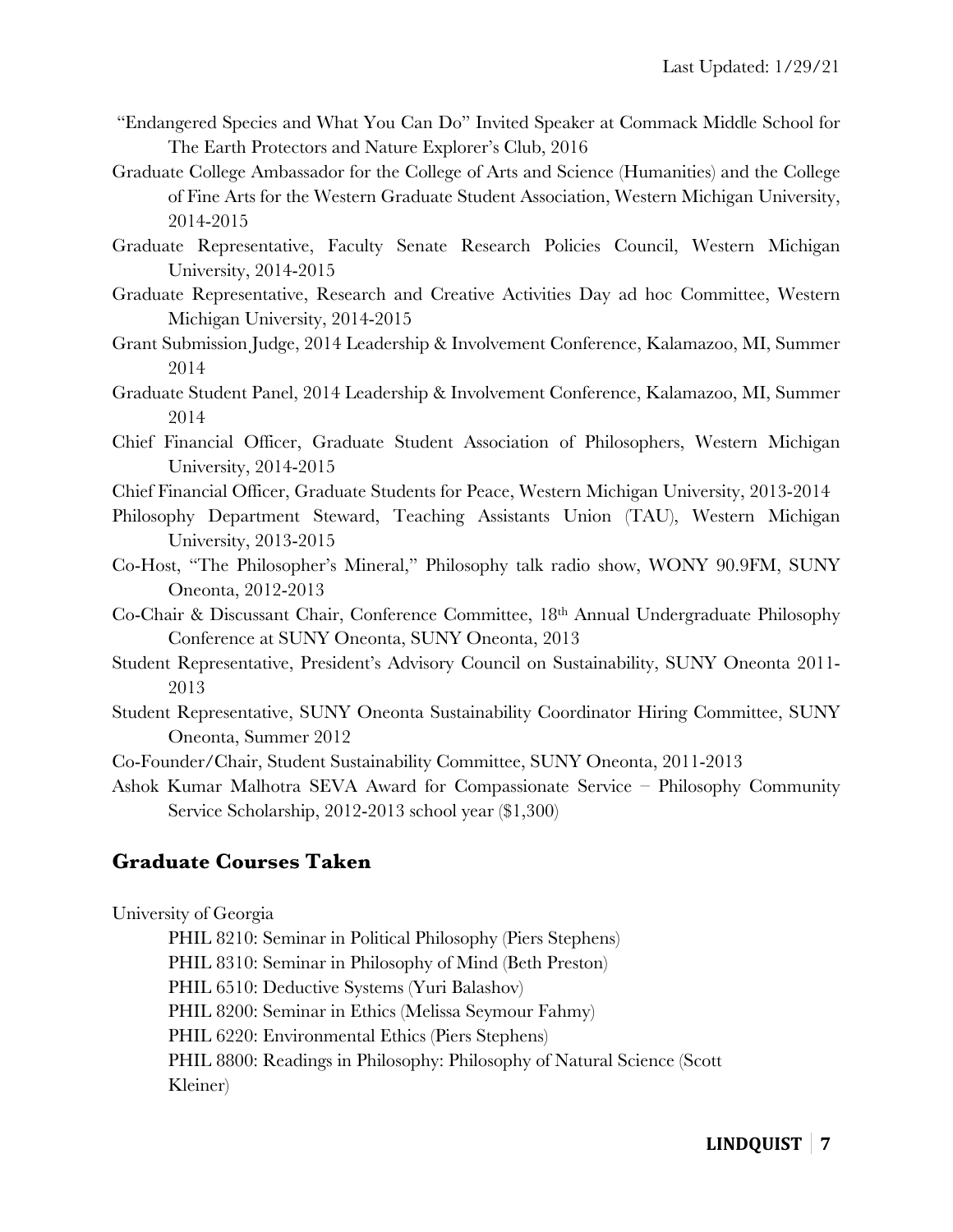PHIL 8910: Seminar in Feminist Philosophy (Chris Cuomo) PHIL 8010: Seminar in Modern and Continental Philosophy (Bradley Bassler) PHIL 9000: Doctoral Research PHIL 8600: Seminar in Metaphysics (Edward Halper) PHIL 7010: Teaching Philosophy (Victoria Davion) PHIL 8900: Environmental Philosophy (Piers Stephens) Western Michigan University PHIL 6320: Theory of Knowledge (Marc Alspector-Kelly) PHIL 6000: Problems of Intentionality and Intensionality (Luke Manning) PHIL 5980: Readings in Philosophy: Kant's Ethics (Janelle DeWitt) PHIL 6330: Metaphysics (Nick Mantegani) PHIL 6000: Freedom and Responsibility (Richard Glatz) PHIL 6310: Ethical Theory (Michael Pritchard) PHIL 6000: Advanced Philosophy of Science (Marc Alspector-Kelly) PHIL 5700: Ethics of War (Fritz Allhoff) PHIL 5700: Experimental Philosophy (Fritz Allhoff) PHIL 5440: Practical Ethics (Michael Pritchard) PHIL 5120: Aesthetics (John Dilworth) PHIL 6000: Philosophy of Law (Fritz Allhoff) PHIL 5700: Philosophy of Keith DeRose (Marc Alspector-Kelly)

# **Professional Membership**

American Philosophical Association (APA) American Society for Aesthetics (ASA) International Association for Environmental Philosophy (IAEP) International Association of Research on Service-Learning and Community Engagement (IARSLCE) International Society for Environmental Ethics (ISEE) Society for Social and Conceptual Issues in Astrobiology (SSoCIA)